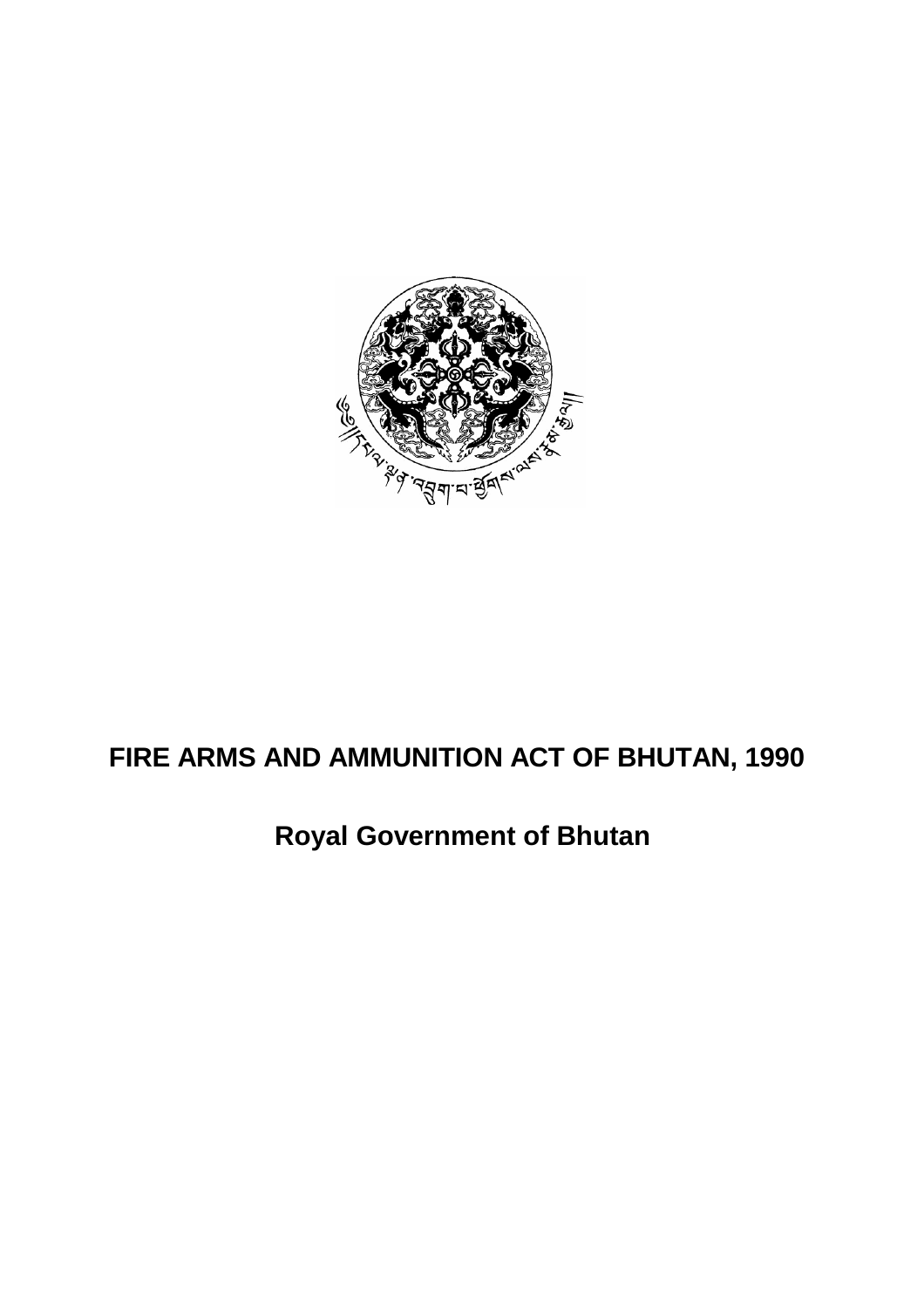# **FIRE ARMS AND AMMUNITION ACT OF BHUTAN- 1990**

# **INTRODUCTION :**

It is considered necessary in the Security interest of the Kingdom of Bhutan and its citizens to review and revise the 1949 Fire Arms Act (Thrimshung JHA - 1 & 2), with effect from Month ...8..Date.1 Year ...1990 corresponding to the Bhutanese calendar. 10th ...day of 6th ..month of the Iron Horse Year and to promulgate this Act to control possession of the fire arms sale, purchase, use and import of all fire arms including licensing.

# **1. Definition.**

- (a) Fire Arms means guns of all description including muzzle loading guns.
- (b) Ammunitions means all types of materials used in discharging a fire arm or any weapon that throws projectiles. A cartridge of a gun of all sizes, whether metal or paper, containing an explosive percussion cap, also any material used for making cartridge, are to be treated as ammunition.
- (c) Authorized firearms and ammunition shall mean all arms and ammunition authorized by the Royal Government of Bhutan.

# **2. Scope and Extent.**

- (a) This Arms and Ammunition Act of 1990 shall supersede all previously issued regulations and extend throughout the Kingdom of Bhutan.
- (b) Licensing Authority means the authorized government office empowered to issue licences to control possession, use and import of all firearms and ammunition.
- (c) Authorized calibre for new licence :
	- i) Pistol / revolver .22, .25, .32 calibres
	- ii) Shot gun ........ 12 and 16 Bore.
	- iii) Muzzle loading Arms......
	- iv) Rifles ......... .22 Rifles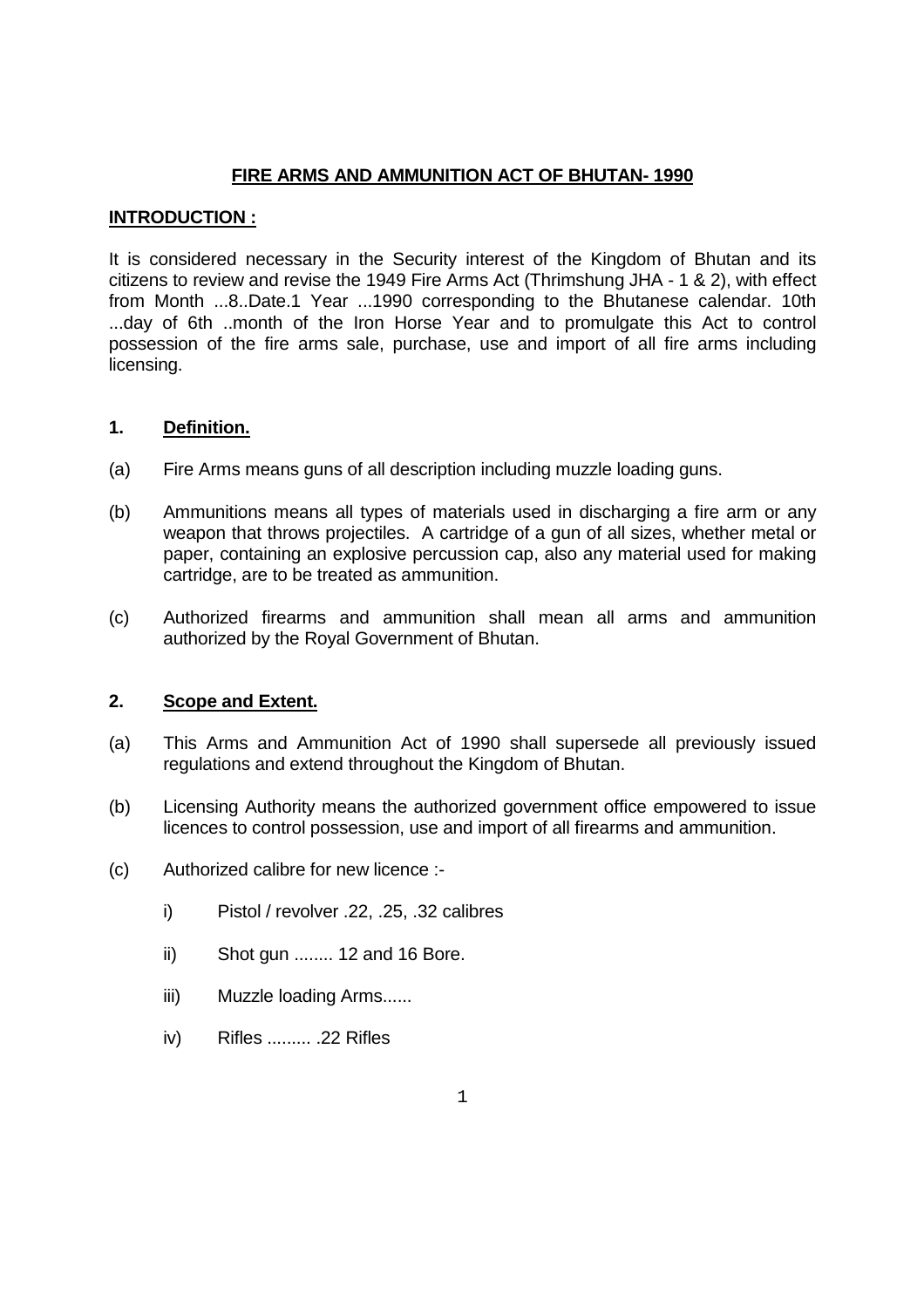This provision will not apply to persons already possessing firearms with bores other than that specified above, provided such firearms are under valid licinces.

(d) Besides the above provisions, no licence for automatic rifles, and telescopic sights shall be issued.

# **3. Transfer of Arms & Ammunition.**

- (a) A licence holder may bring into and out of the Kingdom of Bhutan the authorized firearms and ammunition.
- (b) No licence holder without the consent of the authority is allowed to sell, give as gift, or entrust fire-arms and ammunition to a foreigner or to any third person.
- (c) Violation of (a) and (b) above shall be liable to confiscation of the firearms and ammunitions with imprisonment of one year to five years or a fine of Nu. 5,000/- to 10,000/- or both.
- (d) On the demise of a fire arm licence holder, an application with the old licence may be submitted to the licensing authority by the legitimate heir verified and endorsed by the local Thrimpon.

## **4. General Provision.**

- (a) Persons found in possession of a firearm / firearms and ammunition without a valid licence or specific authorizations shall be seized by the licensing Authority and they shall be sentenced to imprisonment ranging from one month to five years or fined from Nu. 1,000/- to 10,000/- or both.
- (b) A firearm and ammunition damaged or unfit for use are hazardous to life and shall be declared and surrendered to the licensing Authority.
- (c) The firearm/ammunition belonging to a person sentenced for any criminal act by a court of law shall be confiscated by the licensing Authority.

## **5. Dzongs, Geonkhangs & Lhakhangs.**

(a) All firearms and ammunition belonging to a Dzong, Geonkhang and Lhakhang held by the Government or Community or Privately owned shall have an Inventory a copy of which shall be forwarded to the licence Issuing Authority and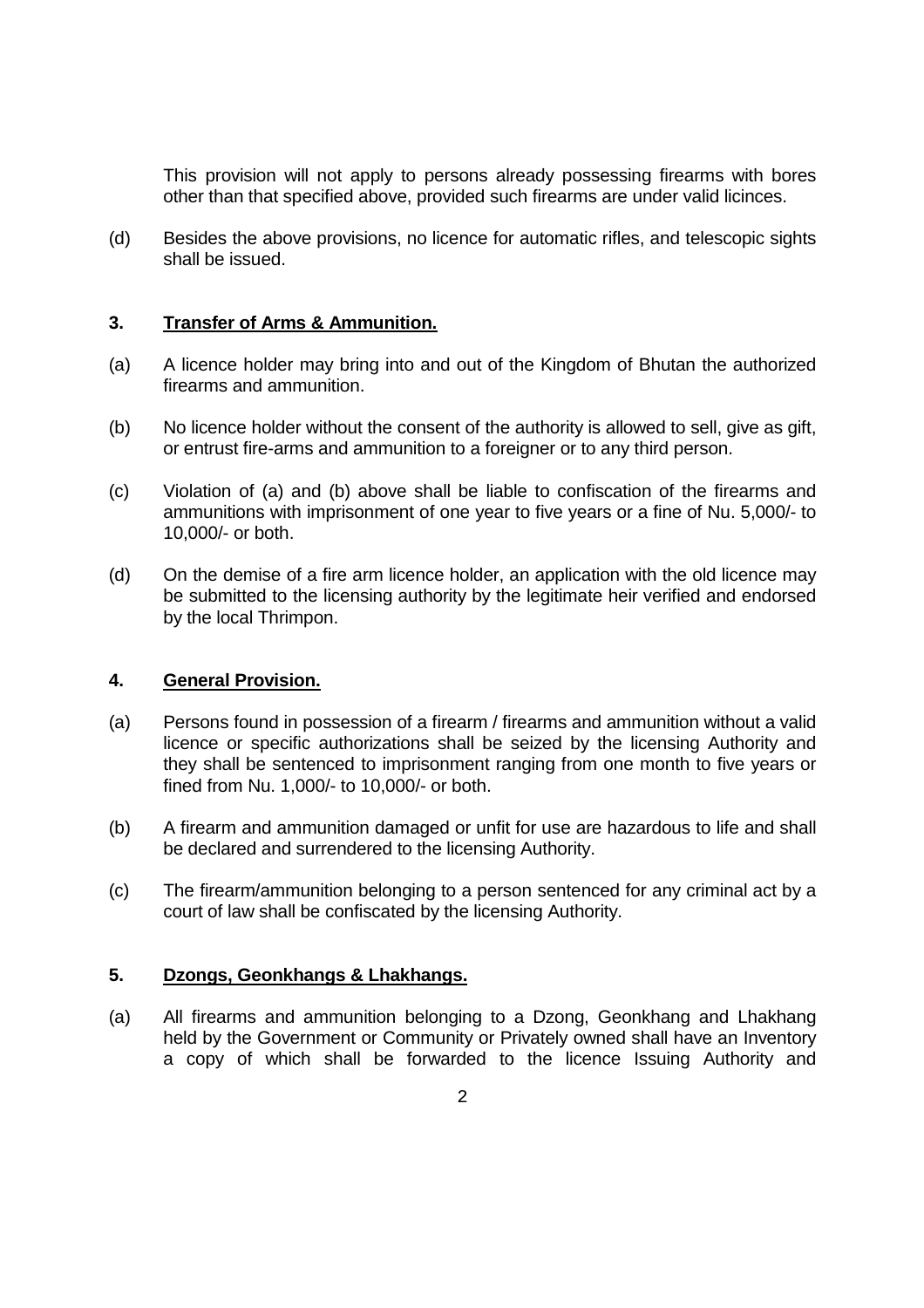acknowledged with its offence seal and signature. This shall be renewed by the Licence Issuing Authority as and when an item is added or deleted in the Inventory.

- (b) The Licence Issuing Authority shall physically verify the Arms and Ammunition from time to time.
- (c) No one may use firearms within a radius of one mile distance of a Dzong/town without specific authorization or except in self defence or for protecting life and property.
- (d) Prior permission of the local Dzongkhag shall be obtained for firing of firearms for performing special religious rites.
- (e) Violators of the above provisions (a) to (d) shall be liable to pay fine of Nu. 1,000/ or one month imprisonment or both.

# **6. Conditions for Issuing Licence.**

- (a) A licence for the firearms and ammunition is issued primarily for the protection of the life and property of the licence holder.
- (b) A licence for firearms and ammunition shall not be issued to the following :
	- i) A person below the age of 21.
	- ii) A person mentally unsound.
	- iii) A person having criminal record.
- (c) A licence is not transferable and shall be issued only for the authorized calibre of arms and ammunition. The firearms and ammunition should be presented for verifications when applying for a licence.
- (d) The application shall be submitted in the prescribed form `B'.
- (e) A firearm and ammunition licence shall be issued only to one person and joint ownership of licence shall not be permitted.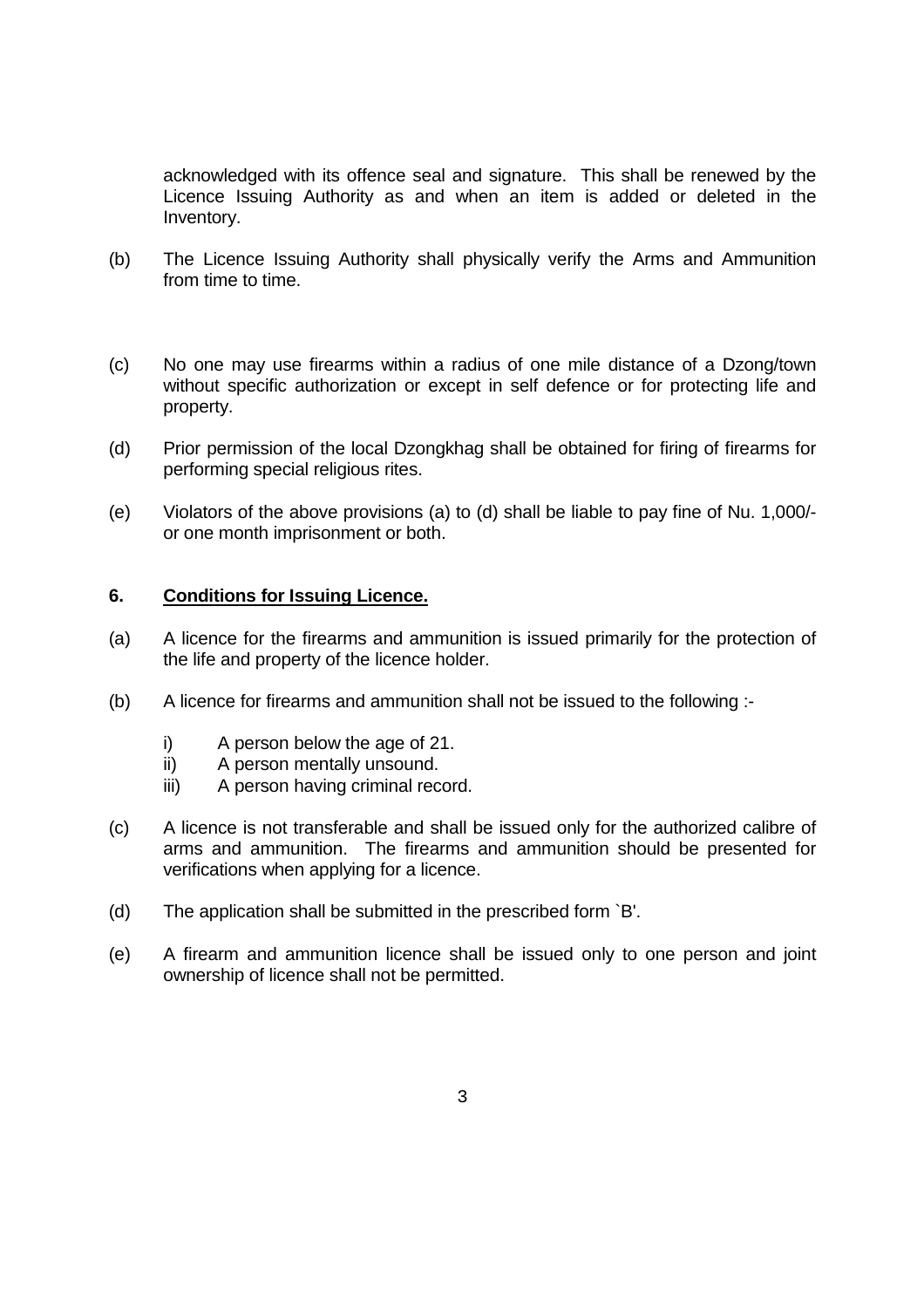# **7. Renewal of Licence and Fees.**

- (a) All firearm licences shall be renewed within the prescribed time.
- (b) The prescribed licence fees are as under:-

|      | Fees for each licence        | - Nu. 100.00 |
|------|------------------------------|--------------|
| ii)  | Annual renewal fee           | - Nu. 100.00 |
| iii) | Licence transfer fee         | - Nu. 100.00 |
| iv)  | Replacement of lost licence  | - Nu. 100.00 |
| V)   | <b>Cost of Lincence Book</b> | - Nu. 50.00  |

- (c) A charge in the postal address of the licence holder shall be promptly intimated to the Licensing Authority.
- (d) There shall be a late renewal fee of Nu. 0.50 cheltrum per day.

# **8. Responsibilities of Licence Holder.**

- (a) The responsibility and safe keeping of the licenced firearms and ammunition including any misuse rests on the licence holder. The licenced arms and ammunition shall not be mortgaged or lent to any third person.
- (b) The loss of the licenced arms and ammunition or parts thereof shall immediately be reported to the Licensing Authority or to the nearest Royal Bhutan Police Station.
- (c) The licenced firearms shall not be used for purposes other than provision 6 (a) above and 15 of this Act.
- (d) Any person violating the above provision (a), (b) and (c) shall be liable to a fine of Nu. 1,000/- or imprisonment ranging from 3 months to one year, or both.

# **9. Special Privileges.**

- (a) A member of the Royal Family may purchase or import firearms for personal use with prior clearance from the Licensing Authority. However, members of the Royal Family shall not be permitted to sell or gift such firearms to any other person. All fire arms held by the members of the Royal Family shall have valid licences.
- (b) No foreigners visiting or working in Bhutan shall be allowed to bring any firearms in to the country. However, in the case of persons enjoying diplomatic status, permission to bring their personal weapons may be considered by the Royal Government on application.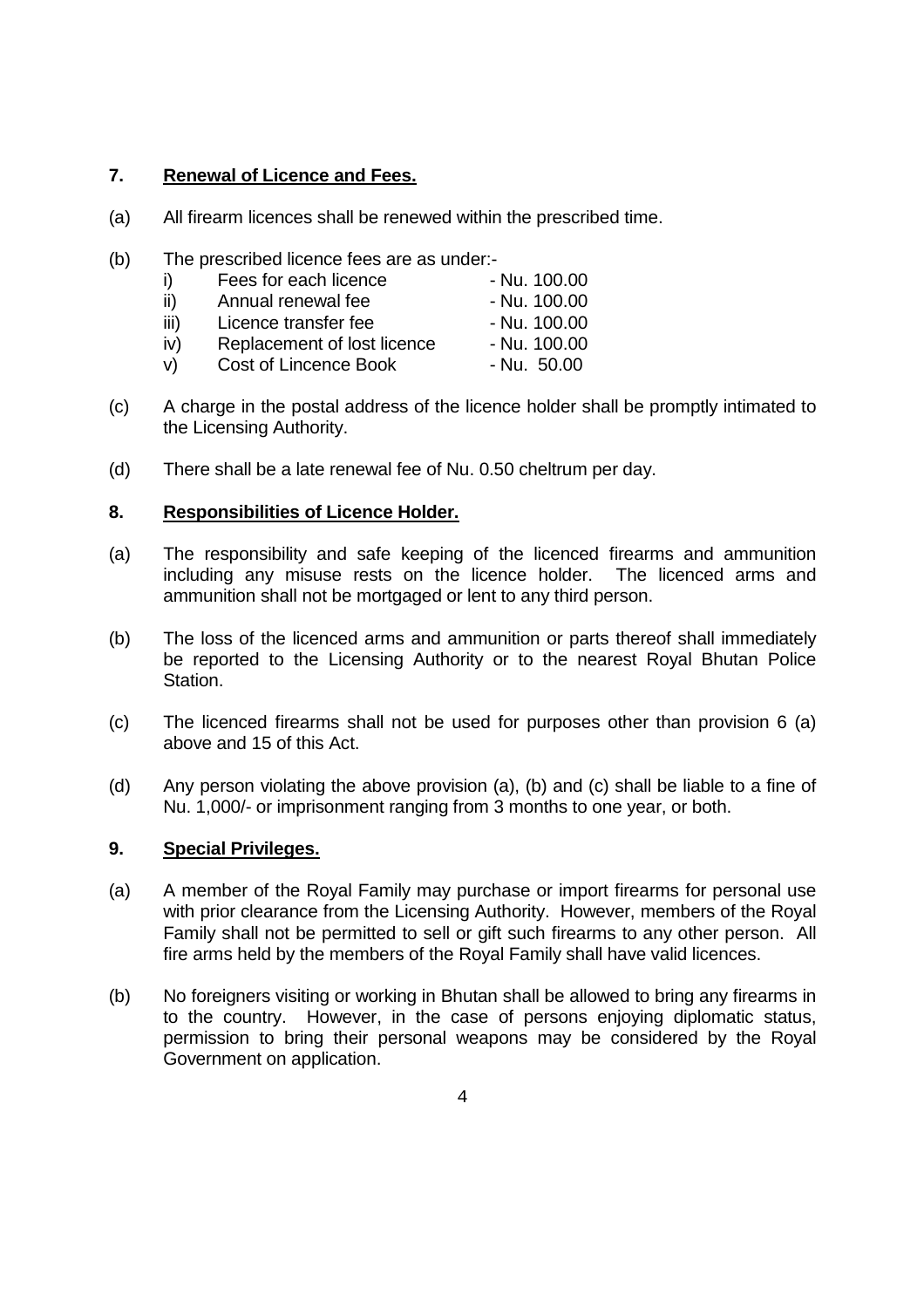# **10. Service Arms and Ammunition.**

 No civilian shall be permitted to use, carry or possess any item of firearms being currently used in the Armed Services. Any person violating the rule shall be punished with imprisonment ranging from one year to five years or a fine of Nu. 5,000/- to Nu. 10,000/- or both.

 This provision shall not apply to persons possessing valid firearm licences with bores currently being used by the armed services.

## **11. Import of Arms and Ammunition.**

 Besides the provisions of para-9 (a) and (b) above, import of firearms and ammunition is banned. However, the procurement of ammunition for the authorized firearms shall be arranged by the Licensing Authority and issued to individual licence holders against cash payment after verification or as and when such transactions are authorized by the Royal Government.

### **12. Government Property.**

 In times of an emergency, all firearms/ammunition within the country are considered as the properties of the Kingdom of Bhutan.

### **13. Inspection of Arms & Ammunition.**

- (a) The Licensing Authority and Police are empowered to check firearms from time to time and hold gatherings for inspection of firearms.
- (b) Search : If a person is suspected of possessing arms without valid licence, his residence and belongings can be checked by the Licensing Authority and Police after obtaining court order or as per RBP Act 1980.

# **14. Prohibited Areas.**

 No person shall be allowed to carry firearms to any area declared by the Home Ministry as restricted.

# **15. Hunting.**

 Hunting shall be strictly governed by the Forest Act. No licence holder shall be allowed to do hunting without the valid licence from the Department of Forest.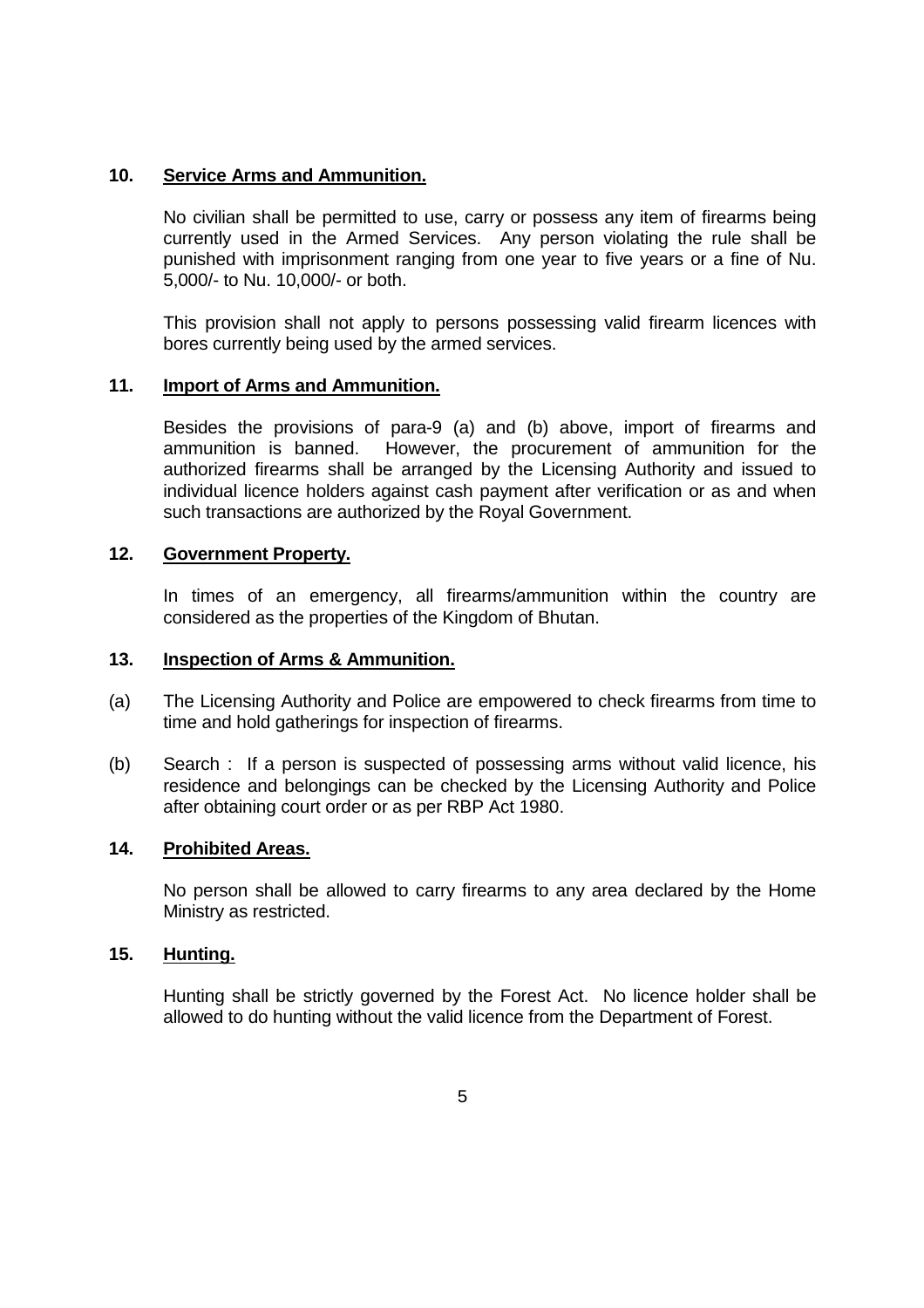Form 'A' Refers to Para 3

# **OWNERSHIP/ TRANSFER FORM**

| SI<br><b>No</b> | Licence<br><b>No</b> | Type of Arms<br>& Make | Registered<br><b>No</b> | No of<br>Ammunitions | Remarks |
|-----------------|----------------------|------------------------|-------------------------|----------------------|---------|
|                 |                      |                        |                         |                      |         |
|                 |                      |                        |                         |                      |         |

1. Type of Transaction **Constructs** - Sale/gift/inheritance

2. Relationship between the present licence holder and the person to whom the licence will be transferred to.

| Detail of the present<br>Licence holder                                        | Detail of the person to whom the<br>Licence will be transferred to                   |  |
|--------------------------------------------------------------------------------|--------------------------------------------------------------------------------------|--|
| I/Card No<br>2.<br>Name<br>3.<br>Age<br>4.<br>Village/Gewog<br>Dzongkhag<br>5. | I/Card No<br>1.<br>2.<br>Name<br>3.<br>Age<br>Village/Gewog<br>4.<br>Dzongkhag<br>5. |  |
| Signature                                                                      | Signature                                                                            |  |

# **FOR OFFICIAL USE**

Verified by:

 $\overline{a}$ 

 A : Thrimpon……………………………. B : Superintendent of Police ....................

# **APPROVED/ NOT APPROVED**

**Signature of Licence Authority**